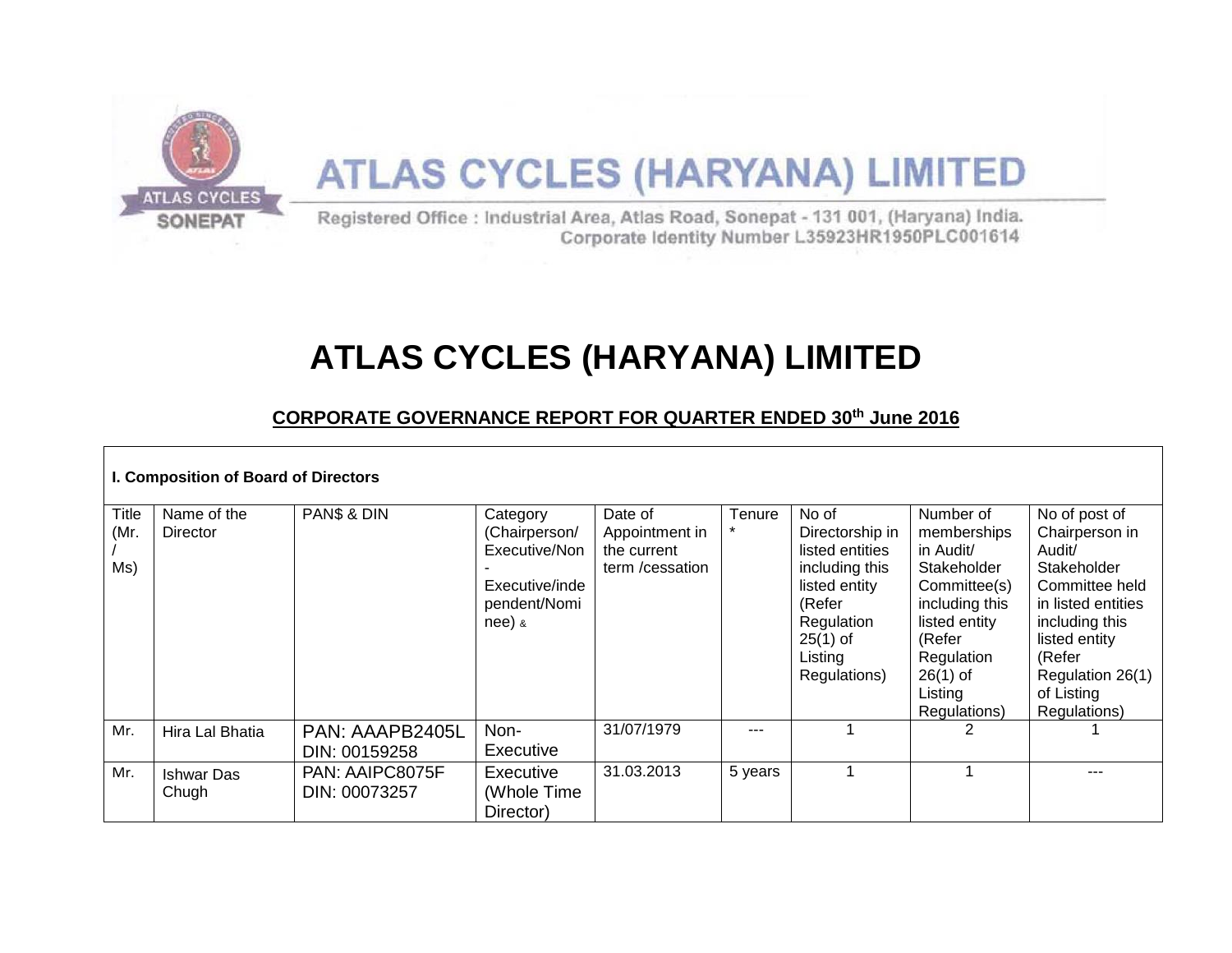| Mr.                                                                                                                                                                                                                                                                                                                                                                                                                                                                                                                                 | Kartik Roop Rai          | PAN: AAKPR4679N<br>DIN: 06789287 | Independent             | 30.12.2014                                      | 5 years                     |                                                                           |       |     |
|-------------------------------------------------------------------------------------------------------------------------------------------------------------------------------------------------------------------------------------------------------------------------------------------------------------------------------------------------------------------------------------------------------------------------------------------------------------------------------------------------------------------------------------|--------------------------|----------------------------------|-------------------------|-------------------------------------------------|-----------------------------|---------------------------------------------------------------------------|-------|-----|
| Mr.                                                                                                                                                                                                                                                                                                                                                                                                                                                                                                                                 | Sanjiv Kavaljit<br>Singh | PAN: AMQPS9270C<br>DIN: 00015689 | Independent             | 30.12.2014                                      | 5 years                     | $\mathbf{1}$                                                              | 1     | --- |
| Ms.                                                                                                                                                                                                                                                                                                                                                                                                                                                                                                                                 | Veena Buber              | PAN: AANPB7684C<br>DIN: 07163537 | <b>Non</b><br>Executive | 25.03.2016                                      | ---                         | $\mathbf 1$                                                               | $---$ | --- |
| \$PAN number of any director would not be displayed on the website of Stock Exchange<br>«Category of directors means executive/non-executive/independent/Nominee. if a director fits into more than one category write all categories<br>separating them with hyphen<br>* to be filled only for Independent Director. Tenure would mean total period from which Independent director is serving on Board of directors of the<br>listed entity in continuity without any cooling off period.<br><b>II. Composition of Committees</b> |                          |                                  |                         |                                                 |                             |                                                                           |       |     |
| Name of Committee                                                                                                                                                                                                                                                                                                                                                                                                                                                                                                                   |                          |                                  |                         | Name of Committee<br>members                    |                             | Category (Chairperson/Executive/Non-<br>Executive/independent/Nominee) \$ |       |     |
| 1. Audit Committee                                                                                                                                                                                                                                                                                                                                                                                                                                                                                                                  |                          |                                  |                         | Mr Kartik Roop Rai<br>Independent / Chairperson |                             |                                                                           |       |     |
|                                                                                                                                                                                                                                                                                                                                                                                                                                                                                                                                     |                          |                                  |                         | Mr. Sanjiv Kavaljit Singh                       |                             | Independent                                                               |       |     |
|                                                                                                                                                                                                                                                                                                                                                                                                                                                                                                                                     |                          |                                  |                         | Mr. Hira Lal Bhatia                             |                             | Non-Executive                                                             |       |     |
| 2. Nomination & Remuneration Committee                                                                                                                                                                                                                                                                                                                                                                                                                                                                                              |                          |                                  |                         | Mr. Sanjiv Kavaljit Singh                       |                             | Independent / Chairperson                                                 |       |     |
|                                                                                                                                                                                                                                                                                                                                                                                                                                                                                                                                     |                          |                                  |                         | Mr Kartik Roop Rai                              |                             | Independent                                                               |       |     |
|                                                                                                                                                                                                                                                                                                                                                                                                                                                                                                                                     |                          |                                  |                         | Mr. Hira Lal Bhatia                             |                             | Non-Executive                                                             |       |     |
| 3. Risk Management Committee                                                                                                                                                                                                                                                                                                                                                                                                                                                                                                        |                          |                                  |                         | Mr. Hira Lal Bhatia                             |                             | Non-Executive / Chairperson                                               |       |     |
|                                                                                                                                                                                                                                                                                                                                                                                                                                                                                                                                     |                          |                                  |                         | Mr. Ishwar Das Chugh                            |                             | Executive / Whole Time Director                                           |       |     |
| 4. Stakeholders Relationship Committee'                                                                                                                                                                                                                                                                                                                                                                                                                                                                                             |                          |                                  |                         | Mr. Hira Lal Bhatia                             | Non-Executive / Chairperson |                                                                           |       |     |
|                                                                                                                                                                                                                                                                                                                                                                                                                                                                                                                                     |                          |                                  |                         | Mr. Ishwar Das Chugh                            |                             | Executive / Whole Time Director                                           |       |     |

&Category of directors means executive/non-executive/independent/Nominee. if a director fits into more than one category write all categories separating them with hyphen

### **III. Meeting of Board of Directors**

| Date(s) of Meeting (if any) in the previous | Date(s) of Meeting (if any) in the relevant | Maximum gap between any two consecutive (in |
|---------------------------------------------|---------------------------------------------|---------------------------------------------|
| quarter                                     | quarter                                     | number of davs)                             |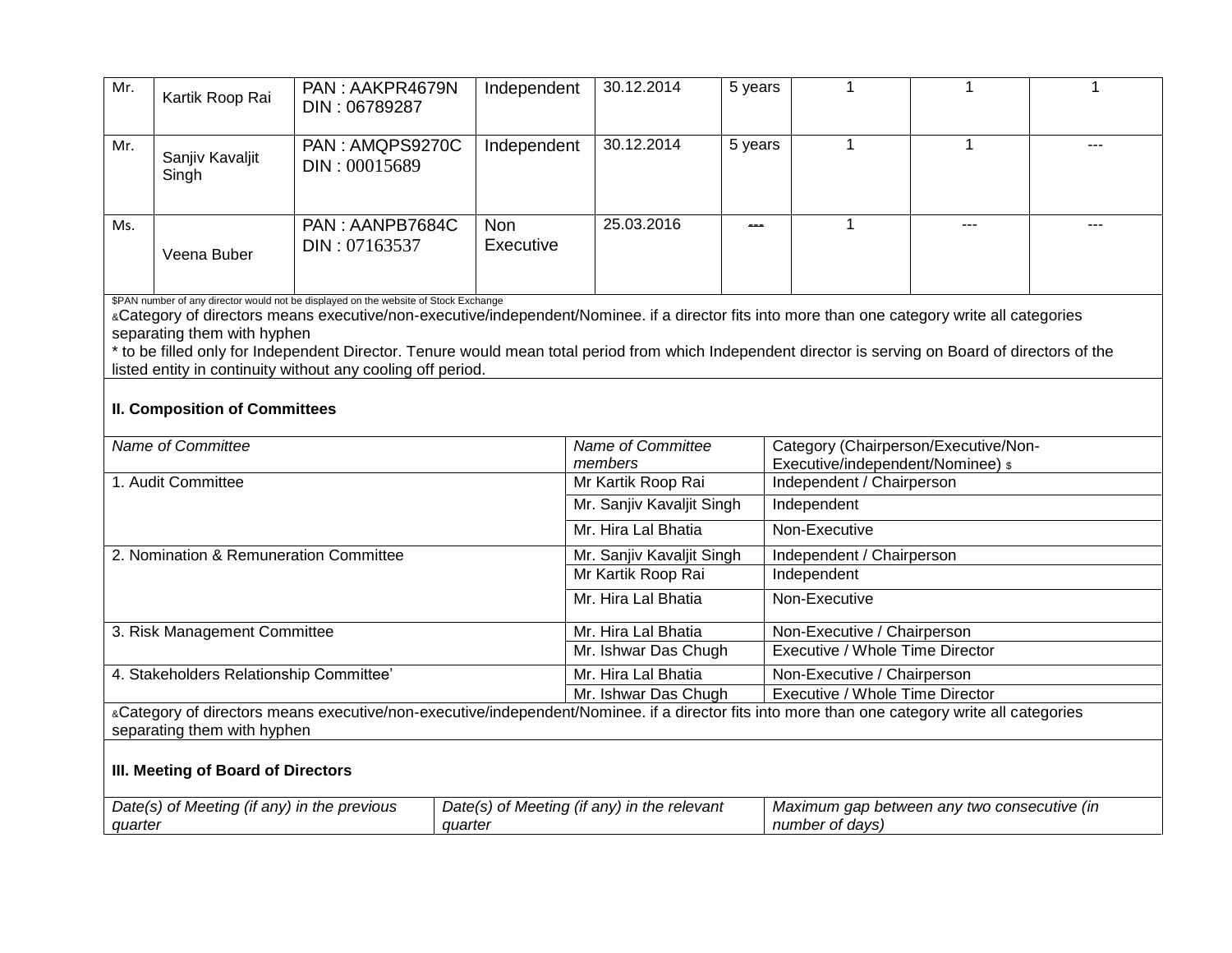| 12.02.2016 and 25.03.2016                                      |                                                                                                 | 19.04.2016, 25.05.2016 and 28.06.2016                             |  | 41 days                                                                |  |
|----------------------------------------------------------------|-------------------------------------------------------------------------------------------------|-------------------------------------------------------------------|--|------------------------------------------------------------------------|--|
| <b>IV. Meeting of Committees</b>                               |                                                                                                 |                                                                   |  |                                                                        |  |
| Date(s) of meeting of the<br>committee in the relevant quarter | Whether requirement of Quorum<br>met (details)                                                  | Date(s) of meeting of the<br>committee in the previous<br>quarter |  | Maximum gap between any two<br>consecutive meetings in number of days* |  |
| *11.06.2016                                                    | Yes (Mr. Kartik Roop Rai, Mr.<br>Hira Lal Bhatia and Mr. Sanjiv<br>Kavaljit Singh were present) | 12.02.2016                                                        |  | 119 days                                                               |  |
| *Details is only for Audit Committee Meeting as required       |                                                                                                 |                                                                   |  |                                                                        |  |

This information has to be mandatorily be given for audit committee, for rest of the committees giving this information is optional

#### **V. Related Party Transactions**

| <b>Subject</b>                                         | <b>Compliance status (Yes/No/NA)</b> refer note below |
|--------------------------------------------------------|-------------------------------------------------------|
| Whether prior approval of audit committee obtained     | Yes                                                   |
| Whether shareholder approval obtained for material RPT | <b>NA</b>                                             |
| Whether details of RPT entered into pursuant to        | Yes                                                   |
| omnibus approval have been reviewed by Audit           |                                                       |
| Committee                                              |                                                       |

*Note* 

1 In the column "Compliance Status", compliance or non-compliance may be indicated by Yes/No/N.A.. For example, if the Board has been composed in accordance with the requirements of Listing Regulations, "Yes" may be indicated. Similarly, in case the Listed Entity has no related party transactions, the words "N.A." may be indicated.

2 If status is "No" details of non-compliance may be given here.

#### **VI. Affirmations**

1. The composition of Board of Directors is in terms of SEBI (Listing obligations and disclosure requirements) Regulations, 2015.

2. The composition of the following committees is in terms of SEBI(Listing obligations and disclosure requirements) Regulations, 2015

a. Audit Committee

b. Nomination & remuneration committee

c. Stakeholders relationship committee

d. Risk management committee (applicable to the top 100 listed entities)

3. The committee members have been made aware of their powers, role and responsibilities as specified in SEBI (Listing obligations and disclosure requirements) Regulations, 2015.

4. The meetings of the board of directors and the above committees have been conducted in the manner as specified in SEBI (Listing obligations and disclosure requirements) Regulations, 2015.